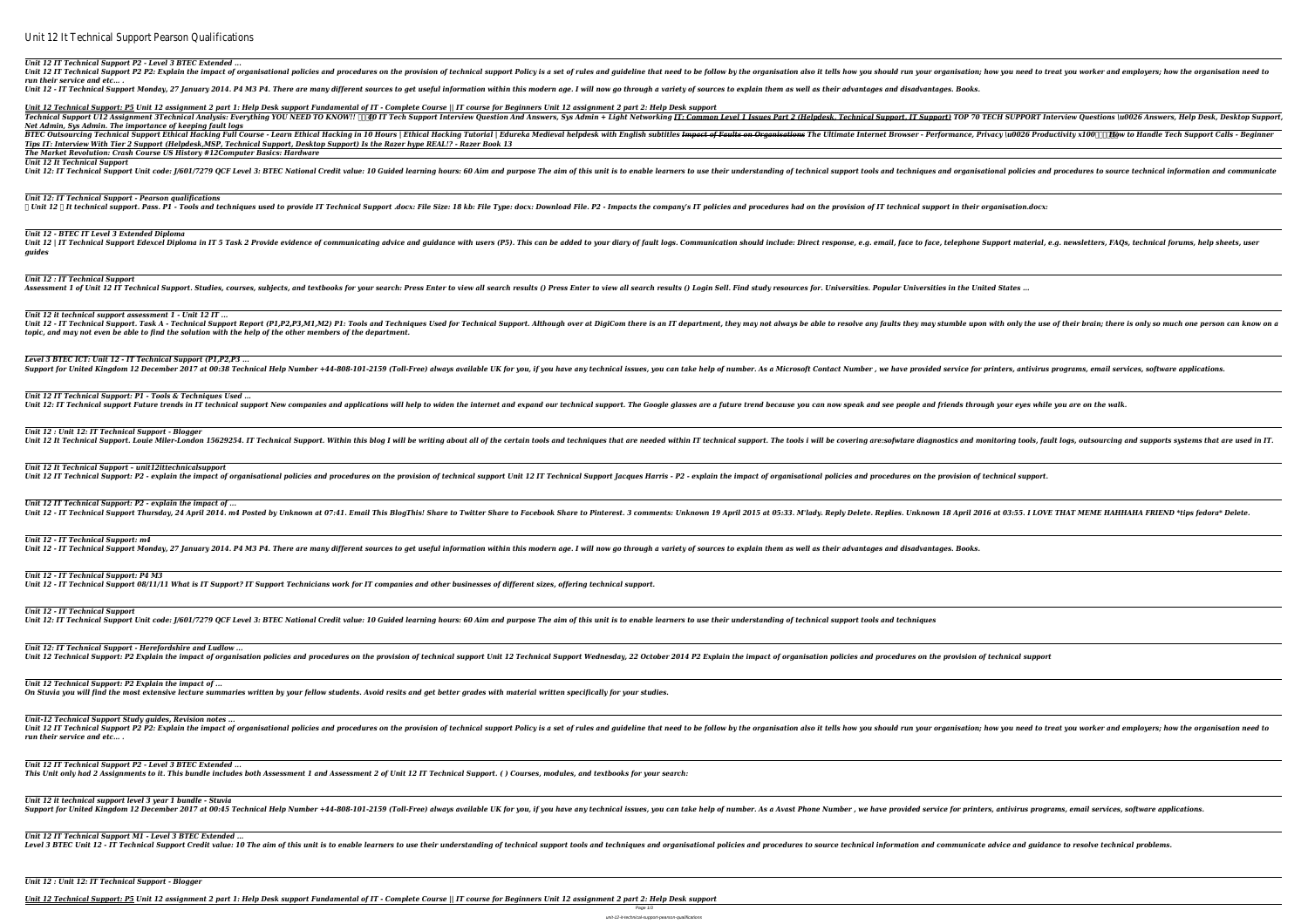Technical Support U12 Assignment 3Technical Analysis: Everything YOU NEED TO KNOW!! [][[40 IT Tech Support Interview Question And Answers, Sys Admin + Light Networking <u>IT: Common Level 1 Issues Part 2 (Helpdesk, Technical</u> *Net Admin, Sys Admin. The importance of keeping fault logs* BTEC Outsourcing Technical Support Ethical Hacking Full Course - Learn Ethical Hacking in 10 Hours | Ethical Hacking Tutorial | Edureka Medieval helpdesk with English subtitles I<del>mpact of Faults on Organisations</del> The Ultim *Tips IT: Interview With Tier 2 Support (Helpdesk,MSP, Technical Support, Desktop Support) Is the Razer hype REAL!? - Razer Book 13*

*Unit 12: IT Technical Support - Pearson qualifications*  $\sqcap$  Unit 12  $\sqcap$  It technical support. Pass. P1 - Tools and techniques used to provide IT Technical Support .docx: File Size: 18 kb: File Type: docx: Download File. P2 - Impacts the company's IT policies and procedures

*The Market Revolution: Crash Course US History #12Computer Basics: Hardware Unit 12 It Technical Support*

Unit 12: IT Technical Support Unit code: J/601/7279 QCF Level 3: BTEC National Credit value: 10 Guided learning hours: 60 Aim and purpose The aim of this unit is to enable learning hours: 60 Aim and purpose The aim of this

*Level 3 BTEC ICT: Unit 12 - IT Technical Support (P1,P2,P3 ...* Support for United Kingdom 12 December 2017 at 00:38 Technical Help Number +44-808-101-2159 (Toll-Free) always available UK for you, if you have any technical issues, you can take help of number. As a Microsoft Contact Num

*Unit 12 IT Technical Support: P1 - Tools & Techniques Used ...* Unit 12: IT Technical support Future trends in IT technical support New companies and applications will help to widen the internet and expand our technical support. The Google glasses are a future trend because you can now

*Unit 12 : Unit 12: IT Technical Support - Blogger* Unit 12 It Technical Support. Louie Miler-London 15629254. IT Technical Support. Within this blog I will be writing about all of the certain tools and monitoring tools, fault logs, outsourcing and supports systems that are

*Unit 12 - BTEC IT Level 3 Extended Diploma* Unit 12 | IT Technical Support Edexcel Diploma in IT 5 Task 2 Provide evidence of communicating advice and guidance with users (P5). This can be added to your diary of fault logs. Communication should include: Direct respo *guides*

*Unit 12 It Technical Support – unit12ittechnicalsupport* Unit 12 IT Technical Support: P2 - explain the impact of organisational policies and procedures on the provision of technical support Jacques Harris - P2 - explain the impact of organisational policies and procedures on th

*Unit 12 : IT Technical Support*

Assessment 1 of Unit 12 IT Technical Support. Studies, courses, subjects, and textbooks for your search: Press Enter to view all search results () Login Sell. Find study resources for. Universities. Popular Universities in

*Unit 12 IT Technical Support: P2 - explain the impact of ...* Unit 12 - IT Technical Support Thursday, 24 April 2014. m4 Posted by Unknown at 07:41. Email This BlogThis! Share to Fucebook Share to Pinterest. 3 comments: Unknown 19 April 2015 at 05:33. M'lady. Reply Delete. Replies. U

*Unit 12 it technical support assessment 1 - Unit 12 IT ...* Unit 12 - IT Technical Support. Task A - Technical Support Report (P1,P2,P3,M1,M2) P1: Tools and Techniques Used for Technical Support. Although over at DigiCom there is an IT department, they may stumble upon with only th *topic, and may not even be able to find the solution with the help of the other members of the department.*

*Unit 12 - IT Technical Support* Unit 12: IT Technical Support Unit code: J/601/7279 QCF Level 3: BTEC National Credit value: 10 Guided learning hours: 60 Aim and purpose The aim of this unit is to enable learners to use their understanding of technical s

*Unit 12: IT Technical Support - Herefordshire and Ludlow ...* Unit 12 Technical Support: P2 Explain the impact of organisation policies and procedures on the provision of technical support Wednesday, 22 October 2014 P2 Explain the impact of organisation policies and procedures on the

*Unit 12 it technical support level 3 year 1 bundle - Stuvia* Support for United Kingdom 12 December 2017 at 00:45 Technical Help Number +44-808-101-2159 (Toll-Free) always available UK for you, if you have any technical issues, you can take help of number. As a Avast Phone Number, w

*Unit 12 IT Technical Support M1 - Level 3 BTEC Extended ...* Level 3 BTEC Unit 12 - IT Technical Support Credit value: 10 The aim of this unit is to enable learners to use their understanding of technical support tools and procedures to source technical information and communicate a

*Unit 12 - IT Technical Support: m4*

Unit 12 - IT Technical Support Monday, 27 January 2014. P4 M3 P4. There are many different sources to get useful information within this modern age. I will now go through a variety of sources to explain them as well as the

*Unit 12 - IT Technical Support: P4 M3 Unit 12 - IT Technical Support 08/11/11 What is IT Support? IT Support Technicians work for IT companies and other businesses of different sizes, offering technical support.*

*Unit 12 Technical Support: P2 Explain the impact of ... On Stuvia you will find the most extensive lecture summaries written by your fellow students. Avoid resits and get better grades with material written specifically for your studies.*

*Unit-12 Technical Support Study guides, Revision notes ...* Unit 12 IT Technical Support P2 P2: Explain the impact of organisational policies and procedures on the provision of technical support Policy is a set of rules and guideline that need to be follow by the organisation; how *run their service and etc… .*

*Unit 12 IT Technical Support P2 - Level 3 BTEC Extended ... This Unit only had 2 Assignments to it. This bundle includes both Assessment 1 and Assessment 2 of Unit 12 IT Technical Support. ( ) Courses, modules, and textbooks for your search:*

*Unit 12 It Technical Support – unit12ittechnicalsupport* Unit 12 It Technical Support. Louie Miler-London 15629254. IT Technical Support. Within this blog I will be writing about all of the certain tools and techniques that are needed within IT technical support. The tools i wil *logs, outsourcing and supports systems that are used in IT.*

*Unit 12 Technical Support: P2 Explain the impact of ...*

*Unit 12: IT Technical Support - Pearson qualifications*